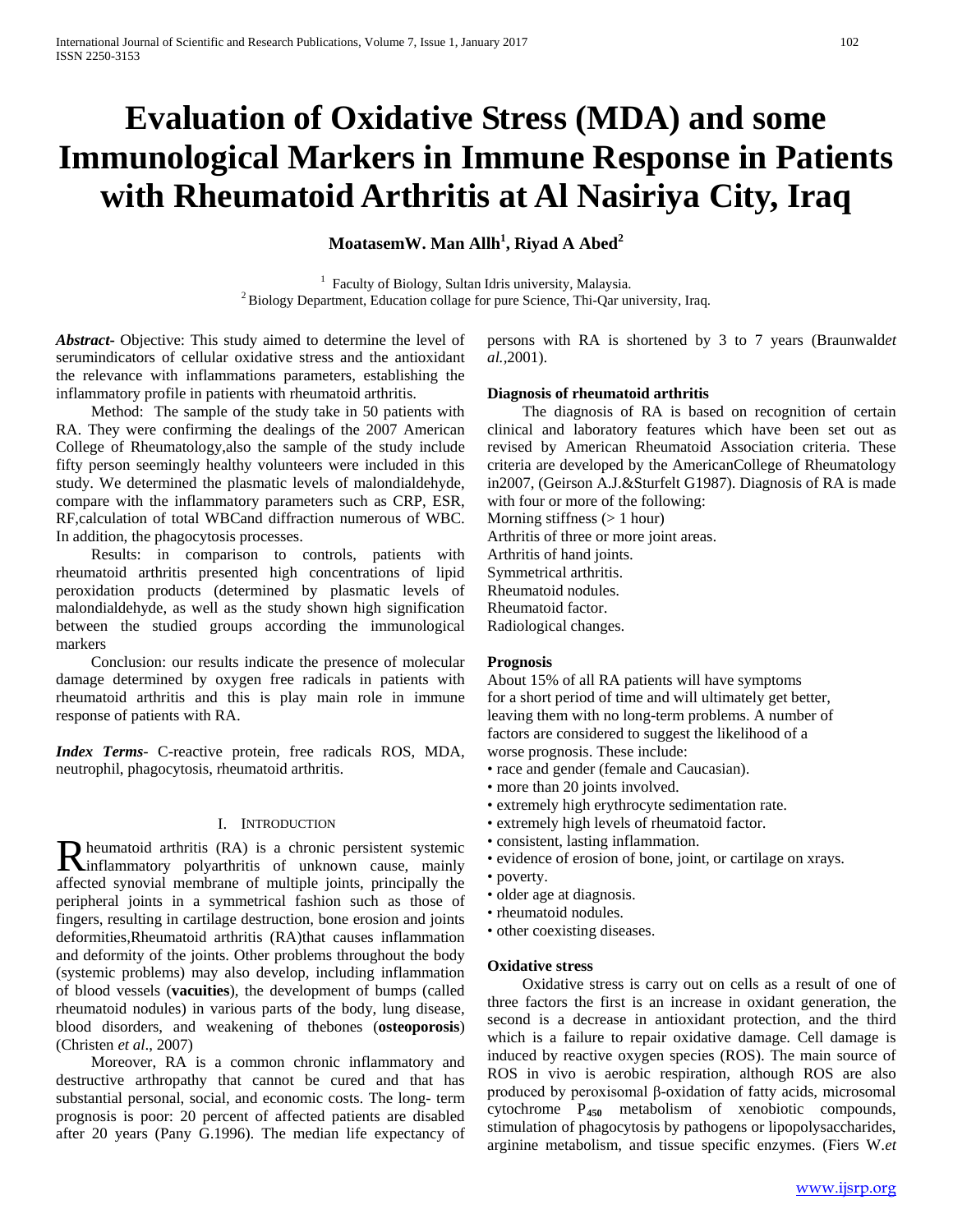*al.,*1999: Schafer, Buettner 2001). Under normal condition, ROS are cleared from the cell by the action of superoxide dismutase (SOD), catalase, or glutathione peroxidase (Hayes *et al.,* 1999).

 The main damage to cells results from the ROS-induced alteration of macromolecules such as polyunsaturated fatty acids in membrane lipids, essential protein, and DNA. Additionally, oxidative stress and ROS have been implicated in disease states, such as rheumatoid arthritis (Hitchon CA, El-Gabalawy HS.) Alzheimer's disease (Christen Y.20000, Parkinson'sdisease)and thepathologies caused by diabetes.

### **Malondialdehyde MDA**

 Malondialdehyde is an aldehyde (3 carbon molecules with two aldehyde group) (Cighetti*et al*.*,*2001) It is considered to be the terminal compound and the most important marker for monitoring lipid peroxidation and oxidative damage induced by reactive oxygen species (ROS) (Kose K, Yazici, &Assioglu, 2001) It is also considered as a thio- barbituric acid reactive substance – Hong, Y.Yeh S.& Hu M. (2000).

### **Accumulation of oxygen-derived free radicals (oxidative stress)**

 Cell injury induced by free radicals, particularly reactive oxygen species, is in important mechanism of call damage in many pathologic conditions, such as chemical and radiation injury, ischemia-reperfusion injury (induced by restoration of blood flow in ischemic tissue), cellular aging, and microbial killing by phagocytes. Free radicals are chemical species that have single unpaired electron in an outer orbit. Energy created by this unstable configuration is released through reactions with adjacent molecules, such as inorganic or organic chemical – proteins, lipids, carbohydrate, nucleic acids- many of which are key components of cell membranes and nuclei. Moreover, free radicals initiate autocatalytic reactions, whereby molecules with which they react are themselves converted into free radicals, thus propagating the chain of damage. Reactive oxygen species (ROS) are a type of oxygen –derived free radical whose role in cell injury is well established. ROS are produced normally in cells during mitochondrial respiration and energy generation, but they are degraded and removed by cellular defense systems. Thus, cells are able to maintain a steady state in which free radicals may present transiently at low concentrations but do not cause damage. When the production of ROS increases or the scavenging systems are ineffective, the result is an excess of these free radicals, leading to a conditions called oxidation stress. Oxidative stress has been implicated in a wide variety of pathologic processes, including cell injury, cancer, aging, and some degenerative diseases such as Alzheimer disease. ROS are also produced in large amounts by leukocytes, particularly neutrophils and macrophages, as mediators for destroying microbes, dead tissue and other unwanted substances. Therefore, injury caused by these reactive compounds often accompanies inflammatory reactions, during which leukocytes are recruited and activated. **(Davidson 2007)**

 In the following section, we discuss the generation and removal of ROS, and how they contribute to cell injury. The properties of some of the most important free radicals.

 Generation of Free Radicals. Free radicals may be may be generated within cells in several ways. The reduction- oxidation reaction that occur during normal metabolic processes. During normal respiration, molecular O2 is reduced by the transfer of four electrons to H2 to generate two water molecules. This conversion is catalyzed by oxidative enzymes in the ER, cytosol, mitochondria, peroxisomes, and lysosomes. During this process small amounts of partially reduced intermediates are produced in which different number of electrons have been transferred from O2, these include superoxide anion (O2, one electron), hydrogen peroxide (H2O2, two electrons), and hydroxyl ions (OH, there electrons).

 Absorption of radiant energy (e.g., ultraviolet light, x-rays). For example, ionizing radiation can hydrolyze water into OH and hydrogen (H) free radicals.Rapid bursts of ROS are produced in activated leukocytes during inflammation. This occurs by a precisely controlled reaction in a plasma membrane multiprotein complex that uses NADPH oxidase for tha redox reaction. In addition, some intracellular oxidases generate O2.

 Enzymatic metabolism of exogenous chemicals or drugs can generate free radicals that are not ROS but have similar effects (e.g., CCI4 can generate CCL3.Transition metals such as iron and copper donte or accept free electrons during intracellular reactions and catalyze free radical formation, as in the Fenton reaction  $(H2O2 + Fe2 + \cdots)Fe3 + OH + OH$ . Because most of the intracellular free icon is in the ferric (Fe3+) state, it must be reduced to the ferrous (Fe2+) form to participate in the Fenton reaction. This reduction can be enhanced by O2, and thus sources of iron and O2 may cooperate in oxidative cell damage.

 Nitric oxide (NO), an important chemical mediator generated by endothelial cells, macrophages, neurons, and other cell types, can act as a free radical and can also be converted to highly reactive peroxynitrite anion (ONOO-) as well as NO2 and NO3

 Removal of Free Radicals. Free radicals are inherently unstable and generally decay spontaneously. O2, for example is unstable and decays (dismutatse) spontaneously into O2 and H2O2 in the presence of water. In addition, cells have developed multiple non enzymatic and enzymatic mechanisms to remove free radicals and thereby minimize injury.

 Antioxidants either block the initiation of free radicals. Examples are the lipid-soluble vitamins E and A as well as ascorbic acid and glutathione in the cytosol.

 As we have seen, iron and copper can catalyze the formation of ROS. The levels of these reactive metals are minimized by binding of the ions to storage and transport proteins (e.g., transferrin, ferritin, lactoferrin, and ceruloplasmin), thereby minimizing the formation of ROS.

 A series of enzymes acts as free radical-scavenging systems and breaks down H@O@ andO@. These enzymes and include the following:

 1- Catalase, present in peroxisomes, decomposes H2O2 (2H2O2--> O2+2H2O.

 2- Superoxide dismutases (SODs) are found in many cell types and convert O2 to H2O2  $(2O2+2H\rightarrow H2O2+O2)$ . this group includes both manganese –SOD, which is localized in mitochondria, and copper-zinc-SOD, which is found in the cytosol.

 3- Glutathione peroxidase also protects against injury by catalyzing free radical breakdown (H2O2+2GSH-->GSSG (glutathione homodimer) + 2H2O, or 2OH+ 2GSH-->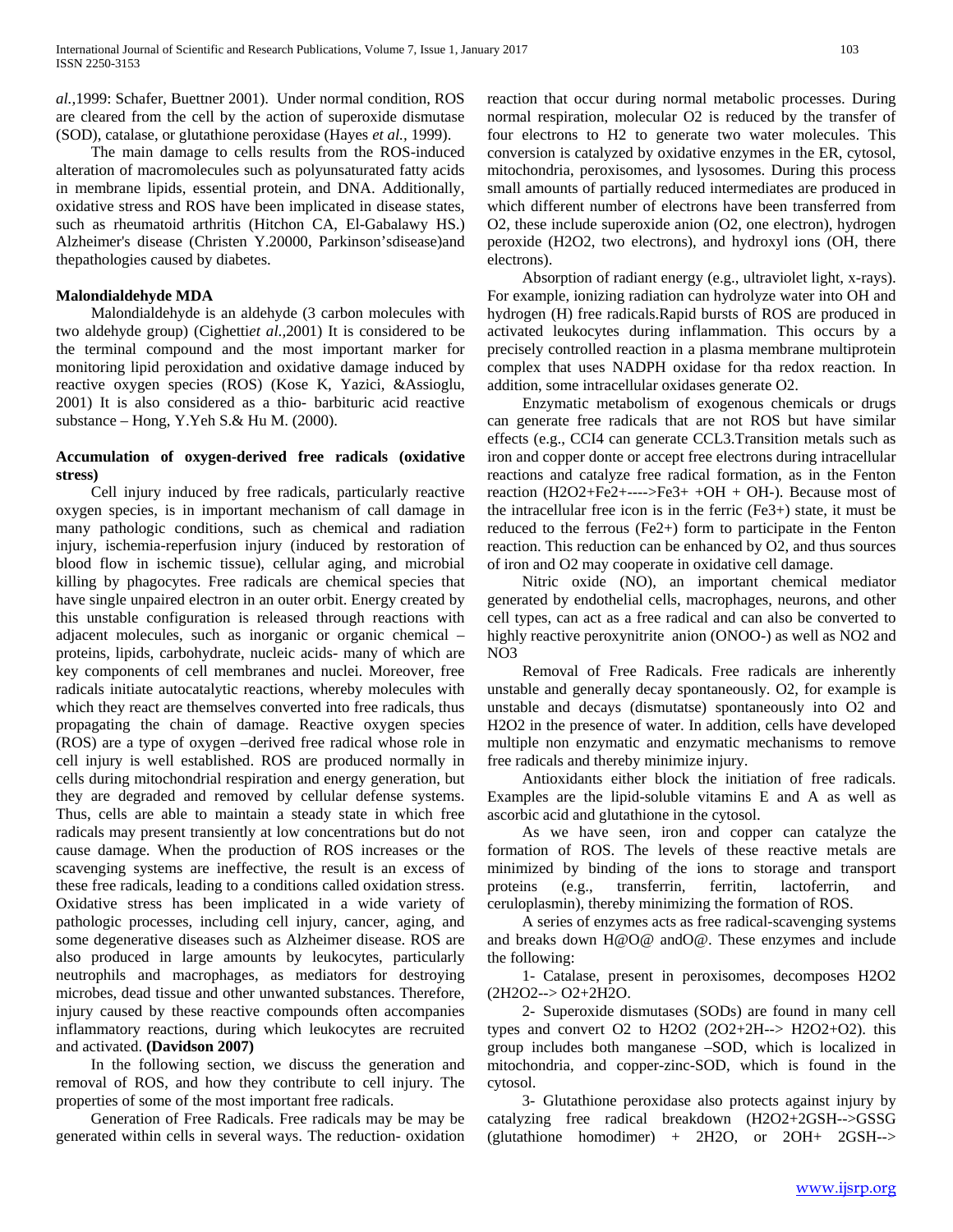GSSG+2H2O). the intracellular ratio of oxidized glutathione (GSSG) to reduced glutathione (GSH) is a reflection of the oxidative state of the cell and is an important indicator of the cell s ability to detoxify ROS.

 Pathologic Effect of Free Radicals. The effects of ROS and other free radicals are wide-ranging, but three reactions are particularly relevant to cell injury:

 Lipid peroxidation in membranes. In the presence of O2, free radicals may cause peroxidation of lipids within plasma and organelle membrane. Oxidative damage is onitated when the double bods inunaturated fatty acids of membrane lipids are attacked by O2- derived free radicals, particularly by OH. The lipid- free radical interactions, yield peroxides, which are themselves unstable and reactive, and an autocatalytic chain reaction ensues (called propagation), which can result in extensive membrane damage.Oxidative modification of proteins. Free radicals promote oxidation of amino acid side chains, formation of protein-protein cross-linkages (e.g. Disulfide bonds), and oxidation of the protein backbone. Oxidative modification of proteins may damage the active sites of enzymes, disrupt the confirmation of structural protein, and enhance proteasomal degradation of unfolded or misfolded proteins, raising havoc throughout the cell.

 Lesions inDNA. Free radicals are capable of causing single and double strand breaks in DNA, cross –linking of DNA strands and formation of adducts. Oxidative DNA damage has been implicated in cell aging (discussed later in this chapter) and in malignant transformation of cells

 The traditional thinking about free radicals was that they cause cell injury and death by necrosis, and in fact, the production of ROS is a frequent prelude to necrosis. However, it now clear that free radicals can trigger apoptosis as well. recent studies have also revealed a role of ROS in signaling by a variety of cellular receptors and biochemical intermediates. In fact, according to one hypothesis, the major actions of O2 stem from its ability to stimulate the production of degradative enzymesrather than direct damage of macromolecules. It is also possible jet these potentially deadly molecules serve important physiologic functions. (Robbin *et al*., 2011)

 Malondialdehyde is a naturally occurring product of lipid peroxidations,itis a highly reactive three carbon dialdehyde product as byproduct of poly unsaturated fatty acid peroxidation (Janero,1990) and also during arashidonicacid metabolism for the synthesis of prostaglandin (Marnette ,1999). MDA can be generated during cyclooxygenase (COX) catalysis in human platelets, forming from prostaglandin endoperoxide (PGH<sub>2</sub>) catalyzed by thromboxane synthase(Diczfalusy*etal*,, 1977) and in liver cell( Plastaras*etal* ,2000)by break down of (PGH<sub>2</sub>).

 **Phagocytes**. Phagocytes (eating cell) are specialized cell which ingest and kill microorganisms. scavenge cellular and infectious debris and produce inflammatory molecules which regulate other component of immune system. they include neutrophils, monocytes and macrophage, and are crucial for defense against bacterial and fungal infections.

 Phagocyte express wide range of surface receptors that allow them to identify microorganisms. these pattern recognition receptors include the toll like receptors and mannose receptors. they recognize generic motif not present on mammalian cell. such as bacterial cell walls component s

 Bacterial DNA and viral double –stranded RNA while phagocytes can recognise microorganism through pattern recognition receptors alone

 Engulfment of microorganisms is greatly enhanced by opsonisation. Opsonins include acute phase proteins such as Creactive proteins. antibodies and complement. theybind both to the pathogen and to phagocyte receptors. Acting as bridge between the two and facilitating phagocytosis**. (Davidson 2007)**

# **Neutrophils**

 Neutrophils. also known as polymorphonuclears leucocytes are derived from the bone marrow and circulate freely in the blood. they are short lived cells with a half-life at 6 hours .and are produced at rate of 10 cells daily.There function are to kill microorganism directly .facilitate they rapid transit of cell through tissue ,and nonspecifically amplify the immune receptors .this is mediate by enzymes contained in granules which also provide an intracellular milieu for infected cells trigger the local production of inflammatory molecules and cytokines .these stimulate the production and maturation of neutrophils in bone marrow .the the neutrophils are recruited to the site by chemo tactic agent and by change in the activated local endothelium .the transit of neutrophil through the blood stream is responsible for the rise in leucocyte count that occurs in early infection . once with in infected tissues, activated neutrophils through seek out and engulfinvading microorganism s

 These are initially enclosed with in membrane bound vesicle whichfuse withcytoplasmic granules to from the phagolysosome. with this protected compartment, killing of organism occurs through combination of oxidative and nonoxidative killing, oxidative killing also known as the respiratory burst, is mediate by the NADPH oxidase enzyme complex, with convert oxygen into reactive oxygen species such as hydrogen peroxide and superoxide thatare lethal to microorganisms. Combined withmyeloperoxidase, hypochlorous ions (HOCl), analogous to bleach – are produced which are highly effective oxidants and antimicrobial agent **(Davidson 2007)**

 Non-oxidative (oxygen- -independent killing occurs through the

Release of bacterial enzyme and lactoferrin. each enzyme has a unique antimicrobial spectrum. providing broad coverage against bacterial and fungi.

 The process of phagocytosis depletes neutrophil glycogen reverse, and is followed by neutrophil cell death .as the cell die, their contents are released and lysosomal enzymes degrade collagen and other components of the interstitium, causing liquefaction of closely adjacent tissue. the accumulation of death and dying neutrophil result in the formation of pus which, ifextensive, may result in abscess formation. (Robbin *et al*., 2011)

# **Monocyte and macrophage**

 Monocyte are precursor of tissue macrophage. they are produced in the bone marrow and exported into the circulation. where they constitute about 5% of leucocyte. after 7-10 hours in the blood stream, they migrate to peripheral tissues where they differentiate into tissue macrophage and reside for long periods. specialized population of tissue macrophage include Kuffer cells in the liver. alveolar macrophage in the lung. meningeal cells in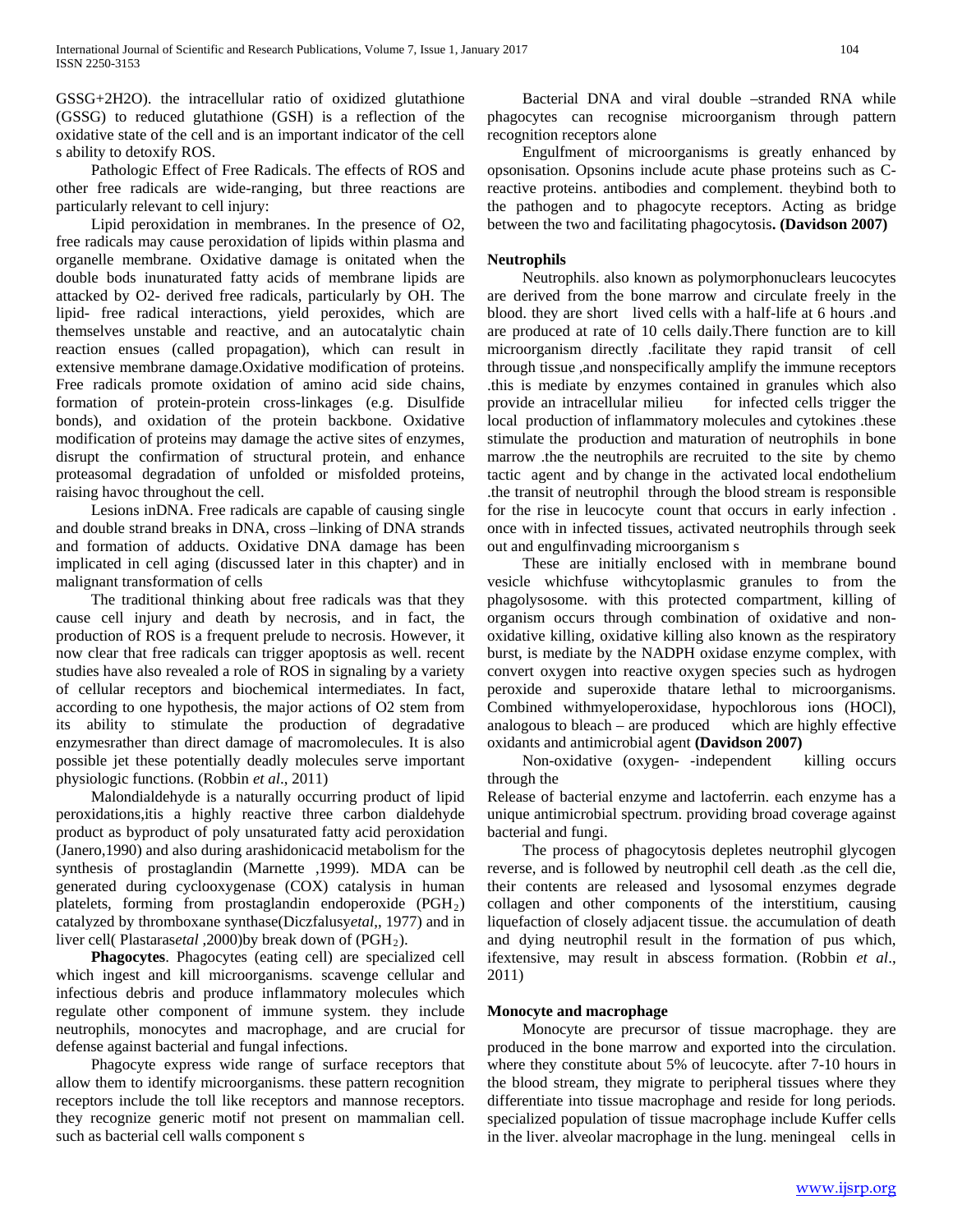the kidney, and microbial cells in brain. macro-killing of microorganism but also play important role in the amplification and regulation role of in inflammatory response unlike neutrophils macrophage do not die after killing pathogens. **(Davidson 2007)**

#### **Acute inflammatory**

 Acute inflammatory is the result of rapid and complex interplay between the cells and soluble molecules of the innate immune system .the classical external sign include heat .pain ,swelling .inflammatory processes is initiated by local tissue injury or infection , with early infiltration of phagocytic cells and in increase in enzymes with in the inflamed tissue such as cyclooxygenase and inducible nitric oxide synthase .as result there is release of leucocyte ,prostaglandin histamin,kinins,anaphlyo toxins,and nitric oxide the effect is vasodilation and increasing local vascular permeability thereby increasing flow of fluid and cells to the affected tissue .in in addition pro-inflammatory cytokines produced at the site of injury have profound systemic effect IL-1,IL6-TNF .act on hypothalamus to raise the temperature set-point stimulate the production of acute phase proteins by the liver **(Davidson 2007)**

#### **Acute phase protein**

 Acute phase proteins are product by liver in response to inflammatory stimuli and have a wide range of activities, Creactive proteins (CRP)and serum amyloid A may be increase 1000-fold, contributing to host defense and stimulating repair and re generation.some of the chemical components role play in pro-inflammatory cascade to control of inflammation.by neutralizing the enzyme produced by activity neutrophils preventing widespread tissue destruction .in addition antioxidant, superoxide dismutase scavenges for oxygen free radicals, while increase level of iron –binding proteins such as transferrin and ferritin andlactoferrin which represented decrease in iron. at last the acute phase proteins increase in often the chronic phase.(Rubbin*etal*., 2011)

# **Material and methods**

 **Patients Group**: This group includes 50 patients with RA, who fulfilled four or more of the 2007 ACR criteria. These patients attended the rheumatology Department of Al- Hussein Teaching Hospital during the study period. The diagnoses of

# **Result**

those patients were performed by the rheumatic disease consultant staff.

 Their ages ranged between (17-68) years, 15 males and 25 females. Subjects suffered from any disease such as diabetes mellitus, hypertension, hypothyroidism, cardiovascular disease, oral contraceptive use, and liver disease which interferes with the data obtained, were excluded.

#### **Control Group**

 Fifty person apparently healthy volunteers were included in this study. They were matched in their sex and age with the patients groupinduded 50 33female and 17 male

# **malondialdehyde concentration in serum**

 The level ofmalondialdehydewas determined by modified procedure described by (Guidet,B.andShah, S.V.,1989)

#### **Principle:**

 The test is based on the reaction of MDA withthiobarbituricacid (TBA); forming an MDA-TBA<sub>2</sub>product that absorbs strongly at 532 nm as follows:



### **Determination of C-reactive protein(CRP)**

 The latex reagent is a suspension of polystyrene latex particles of uniform size with the IgG fraction of an anti-human CRP specific serum according to Ward and cooper,1975.

#### **Biostatistician analysis**

The results were expressed as mean  $\pm$  standard deviation (M±SD) of mean. Statistical analyses were achieved by using Student's t-test. Significant variation was considered when pvalue was less than 0.05. The correlation coefficient was used to study various analyses

| parameter                         | treatment       | Control         | $ p$ -value |
|-----------------------------------|-----------------|-----------------|-------------|
| Age (years)                       | $45.8 + 9.2$    | $42.7 + 4.8$    | <b>NS</b>   |
| Gender female/male                | 38/12           | 33/17           | <b>NS</b>   |
| Body max index                    | $24.5 \pm 1.4$  | $25.3 \pm 1.9$  | <b>NS</b>   |
| Duration of disease<br>(years)    | $9.6 \pm 6.3$   | $8.1 \pm 7.5$   | <b>NS</b>   |
| Morning<br>stiffness<br>(minutes) | $34.7 \pm 33.6$ | $17.8 \pm 23.5$ | $0.004*$    |
| Tender joint count                | $5.7 \pm 5.2$   | $2.8 \pm 3.3$   | $0.007*$    |

**Table 1:Demographic and some clinical and laboratory characteristics of RA patients**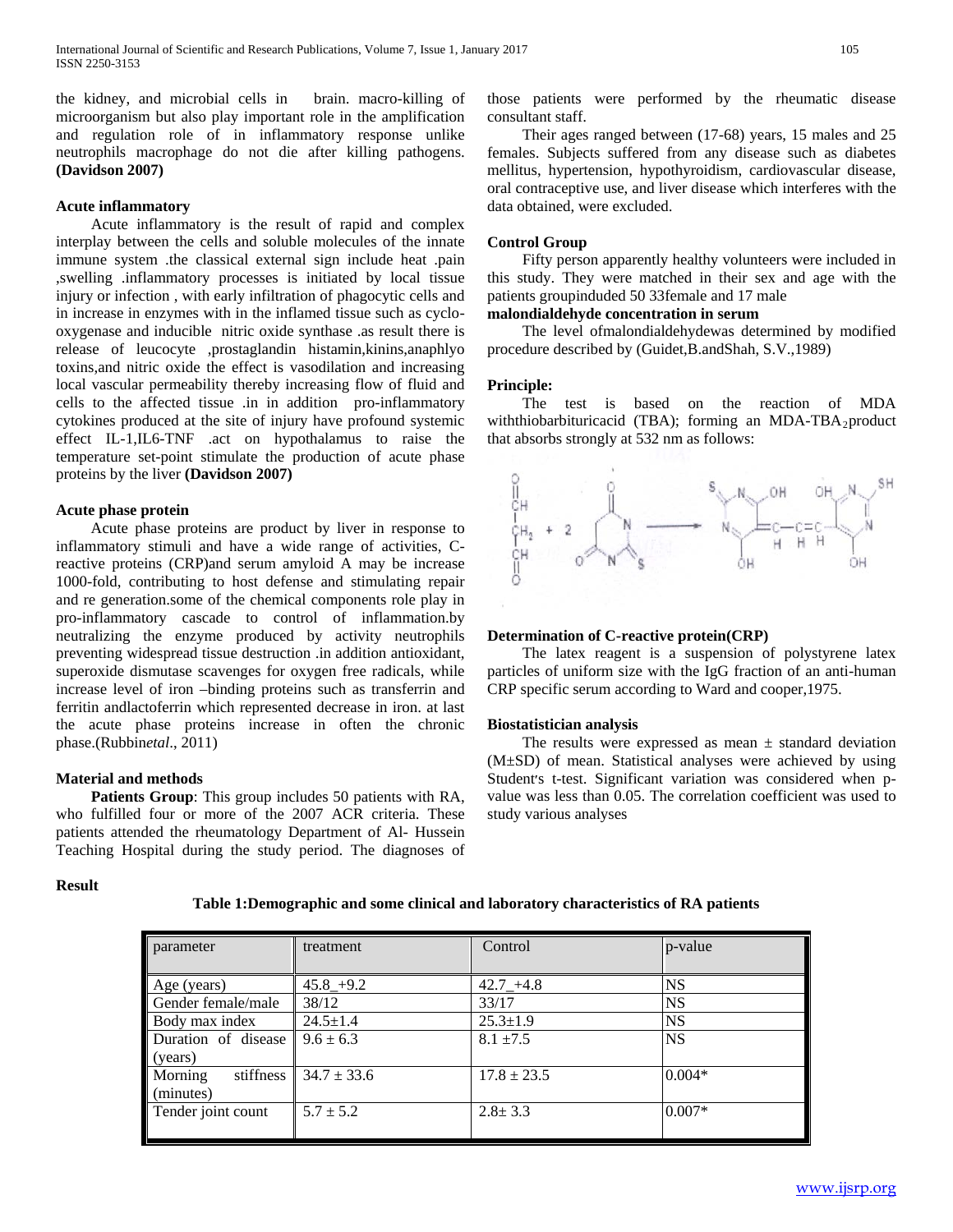\*p<0.01, NS: No significant. Body mass index (BMI) kg/m

| parameter                | treatment        | <b>Control</b>     | P value   |
|--------------------------|------------------|--------------------|-----------|
|                          |                  |                    |           |
| Hemoglobin(gm/dl)        | $11.35 \pm 1.57$ | 14                 | HS        |
| ESR mm/hr                | 56.7             | $20 \pm 0.006$     | <b>HS</b> |
| <b>WBC</b> total count   | $7.21 \pm 3.35$  | $4.65 \pm 1.76$    | <b>HS</b> |
| differential lymph       | $26.6 \pm 4.55$  | $19.07 \pm 1.4$    | <b>HS</b> |
| neutrophil               | $69.7 \pm 4.55$  | $59.25 \pm 9.87$   | S         |
| Monocyte                 | $4.11 \pm 2.26$  | $2.94 \pm .45$     | c<br>O    |
| Platelet                 | $313.3 \pm 73$   | $219 \pm 0.12.75$  | S         |
| <b>RF</b>                | $86.4 \pm 4.6$   | $2.1 \pm 0$        | HS        |
| <b>CRP</b>               | $26.4 \pm 6.6$   | $1.4 \pm 0.6$      | HS        |
| <b>MDA</b> concentration | 1.72 $\pm$ 0.05  | $1.228 \pm 0.0259$ | HS        |

**Table 2:parameters and inflammatory characteristics of RA patients and control group**.

| <b>Control</b>       | <b>Patient with RA</b> | Group         |              |
|----------------------|------------------------|---------------|--------------|
| 17                   | 15                     | n             | Male         |
| $1.28016 \pm 0.0201$ | $1.9092 \pm 0.0397$    | Mean $\pm$ SD |              |
| 33                   | 35                     | n             |              |
| $1.2023 \pm 0.0252$  | $1.6813 \pm 0.0408$ ** | Mean $\pm$ SD | Female       |
| 50                   | 50                     | n             |              |
| $1.228 \pm 0.0259$   | $1.7952 \pm 0.0402$ ** | Mean $\pm$ SD | <b>Total</b> |

ANOVA: Patientsvs control; \*\*=  $p<0.001$ , Femalevs male; \*\* =  $p<0.001$ 

**Table 4: CRP percent as**  $a(+/-)$  value concentration  $(\times 6mg/L)$  in serum of patients with RA and normal control

| <b>Control</b> | <b>Patient with RA</b> | Group |       |               |
|----------------|------------------------|-------|-------|---------------|
| 2              | 14                     | n     |       |               |
| 11.1%          | 93.3%                  | $\%$  | $+Ve$ | <b>Male</b>   |
| 15             |                        | n     | -Ve   |               |
| 88.9%          | 607%                   | %     |       |               |
| $\overline{4}$ | 33                     | n     |       |               |
| 12.5%          | 91.7%                  | $\%$  | $+Ve$ |               |
| 19             | 3                      | n     | -Ve   | <b>Female</b> |
| 87.5%          | 8.3%                   | $\%$  |       |               |
| 6              | 47                     | n     |       |               |
| 12.2%          | 92.2%                  | %     | $+Ve$ |               |
| 29             | 4                      | n     | -Ve   | <b>Total</b>  |
| 87.8%          | 7.8%                   | %     |       |               |

ANOVA: patients Vs. control; \* = p<0.01, +Ve  $\geq 6$  mg/L-Ve< 6 mg/L

# II. DISCUSSION

 Rheumatoid arthritis (RA) is a chronic systemic inflammatory disease. The sample of the study includes 50 patients with RA. They wereachieved the criteria of the 2007 American College of Rheumatology. These patients entered the Al Husain Teaching Hospital at al Nasiriya city during the period between march 2016 and mid-April 2016. The diagnosis of these patients were performed under supervision of group of rheumatologists. The sample of the study include fifty person apparently healthy volunteers were included in this study.The objective of the study is the evaluation of Malondiladehade (MDA)concentration change. level of significant at (0.001>P at revealed a significant decrement level in sera of the patients compare with those of the malondialdehyde in the control group, and we show increase of total count of WBC especially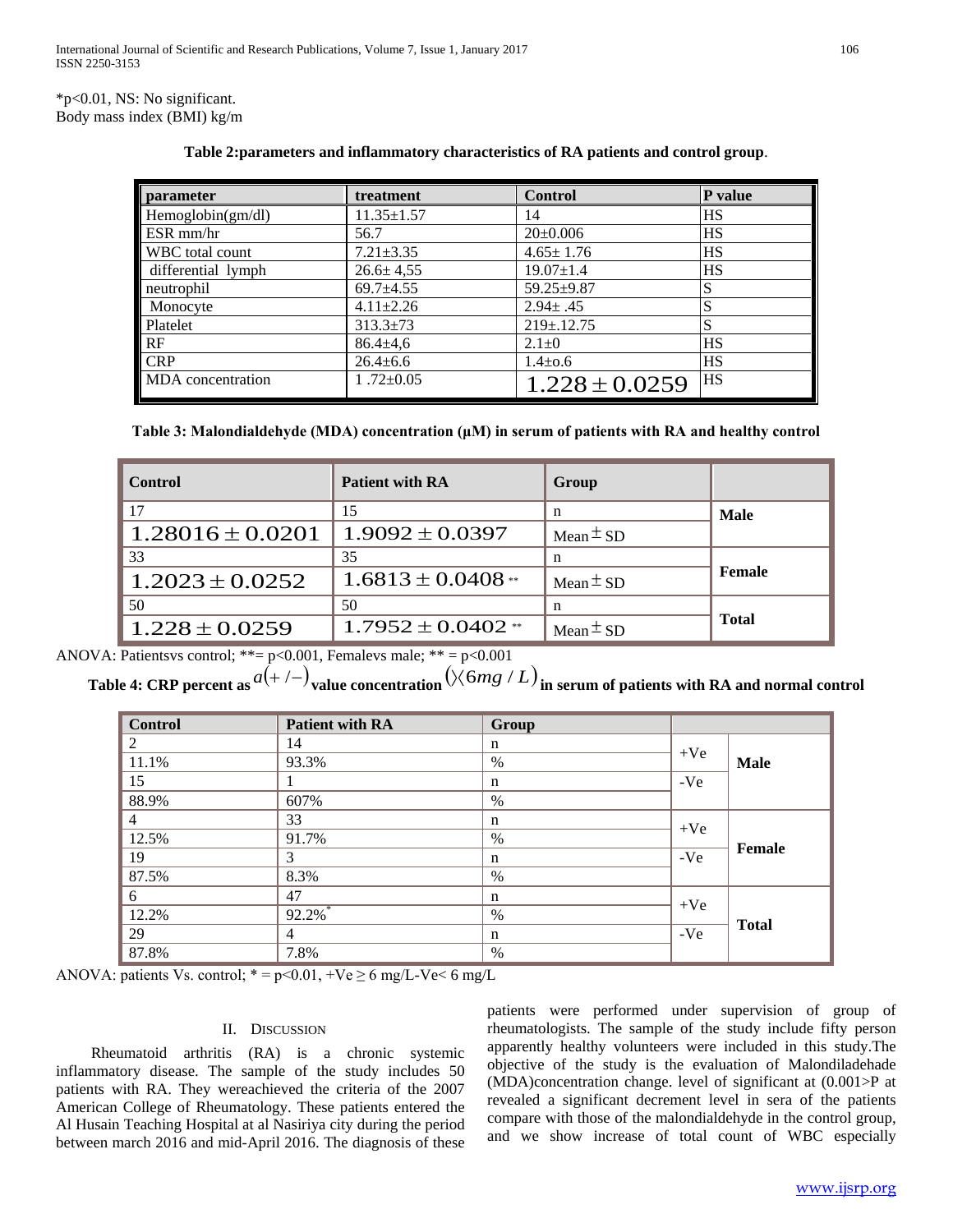neutrophil and macrophage .as result of damage cell of oxidative B beta fatty acid and the formation of free radicals, which is secondary to the production of reactive oxygen species, is part of the process of aerobic metabolism. In this manner, cellular metabolism produces free radicals in physiological conditions. These active radicals, in turn, can be very useful.

 More over the level of ESR is higher in RA patients than control group, (table 1) though it cannot be given absolute conclusion for this result, since ESR is not specific test and it may increase significantly in so many pathological disorder. As well as we can show in result which described in table 1 were explain increase in total number of WBC, monocytes, neutrophils, lymphocytes and platelets. This result goes in correspondence with phagocytes (eating cell) are specialized cell which ingest and kill microorganisms. scavenge cellular and infectious debris and produce inflammatory molecules which regulate other component of immune system. they include neutrophils, monocytes and macrophage, and are crucial for defense against invading organism, cellular debris and injury damage of collagen tissue.

 According to the table provided was demonstrated that high level of RF with high difference of significant. The group of RFs is among the only autoantibodies clearly shown to be involved in disease pathogenesis. RF can be detected in 60-80% of RA patients and in up to 15% of healthy individuals this results goes with Al-Salih 2014and Abdullah 2010.

 Regarding both groups, the prevalence of RA among females (patients group) was (70%) while in male group of RA is (30%). This frequency is higher to some extent than that of local previous studies in Iraq mentioned by Tofiq (2007) (80.85%). While Al-Haidary (2003) and Abdul-Abbas (2007) noticed the lower percentage which reached to (70.7%) and (79.7%) respectively. However, it is clear that there is a gradual elevation in this frequency in the last years. This elevation may be due to environmental conditions beside the psychological situation of Iraqi people which result in high stress that enhance RA development. The prevalence of disease varies from one person to person and from time to time (Abdullah 2010).

The mean  $\pm$  SD of serum MDA are described in (Table 3) There was a statistically significant increase in serum MDA in female gruop (p< 0.001) level in patients with rheumatoid arthritis in comparison with the control group with percent of  $(59.86\%)$ , while the level of serumof male  $(p < 0.001)$ significantly decreased in these patients compared to the control group with percent of (58.3%).

 In the present study the lipid peroxidation product MDA level has been increased significantly in sera of the patients with rheumatoid arthritis. The rise in MDA could be attributed to the increased generation of reactive oxygen species (ROS) owing to the excessive oxidative damage generated in these patients. These oxygen species in turn have the ability to oxidize many otherimportant biomolecules including membrane lipids (Surapneni&ChandrasadaGopan, 2008) Similar reports of elevated MDA level have been reported in patients with rheumatic disease. In contrast to these resultsKajanachumpol*et al.,*2000 reported that there are insignificant changes in MDA levels in patients with rheumatoid arthritis when compared to control group (Ozkan*et al.,*2006).

 That is indicated a significant decrease in the levels of serum GSH (non enzymaticanti-oxidant) in patients with rheumatoid arthritis can be observed when compared to the control group. The decrease in the levels of this non enzymatic antioxidant parameter may be related to the increased turnover, for preventing oxidative damage in these patients suggesting an increase defense against oxidant damage in rheumatoid arthritis (Surapneni&ChandrasadaGopan, 2008). Similar reports of elevated MDA level have been reported which were consistent with the current result (Ozkan*et al*., 2006).

 Deficiency as well as excess of MDAconcentrationhas been associated with neutrophil activation, and that will affect modulation of immune responses and susceptibility to infection, which considered as a cause in generation of free radicals (Naeem*et al*., 2015)., stimulation of phagocytosis by pathogens or lipopolysaccharides, arginine metabolism, and tissue specific enzymes. (Fiers,W.*et al.,*1999). Under normal condition, ROS are cleared from the cell by the action of superoxide (Hayes *et al.*, 1999). Data present in table(3) show that the mean  $\pm$  SD of MDA concentration in serum of males andfemalesRApatient were  $(1.9092 \pm 0.0397 \mu_{\rm M})$  and

 $(1.6813 \pm 0.0408 \mu)$  respectively, while the Mean  $\pm$  SD of MDA concentration in serum of control males and Females were  $(1.28016 \pm 0.0201 \mu_{\rm M})$ 

and  $(1.2023 \pm 0.0252 \mu)_{\text{M}}$  respectively.

 The results in table (3.2) showed that there is a significant elevation (p<0.001) in serum MDA concentration of RA patients(  $1.7952 \pm 0.0402$  M) compared with healthy controls  $(1.228 \pm 0.0259 \mu_{\text{M}})$ . These results of present study indicate higher oxidative stress in Rheumatoid arthritis patients,either due to increased extent of lipid peroxidation or due to decreased levels of antioxidants (Paredes *et al.,* (2002). On the other hand, the results in this study showed a significant elevation  $(p<0.001)$  in the concentration of MDA in serum of male RA patients as compared with female patients, and also a significant elevation in serum MDA concentration (P<0.001) in male control as compared with femalecontrol. Theincrease of MDA concentration in male may be due to the difference in age. There were positive correlations between MDA levels and age. This finding show thatperoxidativedamage increases with the aging processes (Naeem et al.,2015).Specific content of MDA product of lipid peroxidation was increasing with age (Naeem*et al*., 2015) and in male patient with RA and control.

# **Relevance of oxidative stress to rheumatoid arthritis**

 Oxidative stress has a role in the pathogenesis of RA. Epidemiologic studies have shown an inverse association between dietary intake of antioxidants and RA incidence (Cerhan*et al*.*,*2000), and inverse associations between antioxidant levels and inflammation have been found (Paredes *et al.,* 2002). Tissue injury releases iron, which is catalytic for hydroxyl radical production from hydrogen peroxide, is present in RA synovial tissue and is associated with poorer prognosis [66%[-86%](www.ijsrp.org/2286%2286)]. And increased oxidative enzyme activity along with decreased antioxidant levels in RA sera and synovial fluids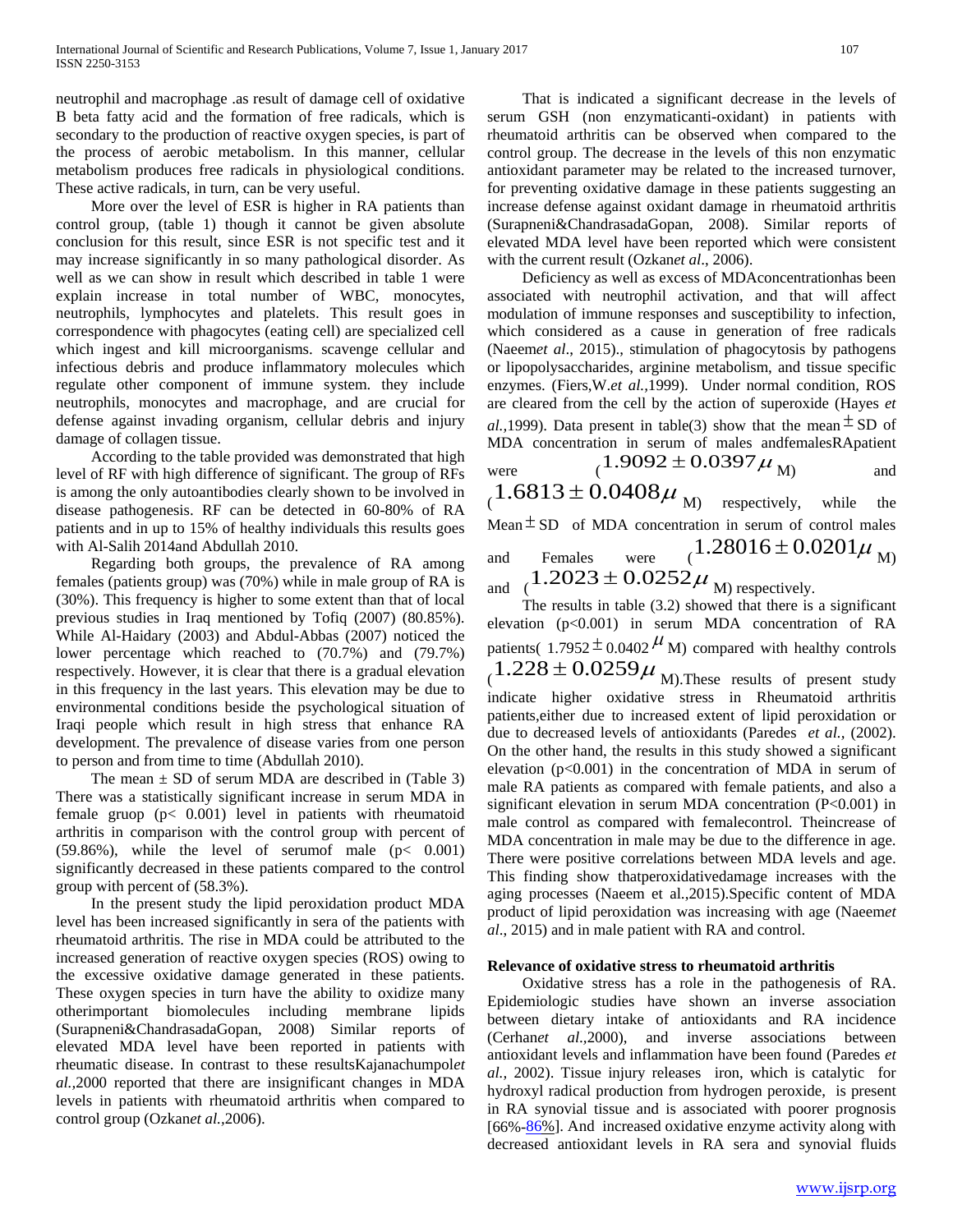$[66\% - 87\% - 66\% - 91\%]$ . Because of the highly reactive nature of ROS, it is difficult to directly demonstrate their presence in vivo. It is considerably more practical to measure the 'footprints' of ROS and RNS, such as their effects on various lipids, proteins, and nucleic acid [66%[-92%](www.ijsrp.org/2292%2292)-66%[-95%](www.ijsrp.org/2295%2295)]Increase production of ROS in RA patients has been suggested by raised level of lipid peroxidation products degradation of hyaluronic acid by free radical mechanisms oxidized low- density lipoproteins and increased carbonyl groups reflective of oxidation damage to proteins []. Oxidative damage to cartilage, extracellular collagen, and intracellular DNA. Oxidative stress has been shown to induce T cell hypo responsiveness in RA through effects on proteins and proteosomal degradation

 Data in (table 4) showed the negative and positive values of CRP between RA patients and healthy control.

The result showed a significant elevation  $(p<0.01)$  in concentration of CRP in patients RA. These results are in agreement with (PooleRobin ,2000)and contrary with (Elisteigefest ,2005). The high concentration of CRP in patients with RA compared with healthy control may be due to the systemic inflammatory feature in RA which demonstrated by small but significant elevation of serum CRP (Sharif*etal*,1997: Al-Salih 2014)

#### III. CONCLUSIONS

From the present study can conclude that:

1. High levels of MDA in sera of male with RA, as compared with female of RA.

2. High levels of MDA in sera of RA patient, while remaining within normal level IN control group.

3. A significant elevation in the activity of neutrophil and total WBC OF RA patients.

4. A significant decrease in HP and increase in ESR value andRF concentration of RA serum

5. A great increase in concentration of CRP in RA serum. These results are

6. in contrast to plasma total protein as main factor in inflammatoryof RA

#### **REFERENCES**

- [1] **Abdullah**, **HanaaNaji .(2010).** Evaluation of Some Immunogenetic Markers of Rheumatoid Arthritis in Samples of Iraqi Patients. Athesis Institute of Genetic Engineering and Biotechnology for postgraduate studies at Baghdad university. PP 4:72-92.
- [2] **Abdul-Abbas, Kh. (2007).** Correlation between rheumatoid arthritis & some cytokines among Iraqi rheumatoid arthritis patients. M.Sc. thesis. College of Health & Medical Technology. Foundation of Technical Education.
- [3] **Al-Haidary, B. (2003).** HLA typing for Rheumatoid arthritis patients (Familial Profile). Ph.D. thesis. College of Medicine. University of Baghdad
- [4] **AL-Salih M.W (2014)** Evaluation of Heat Shock Protein 70 (HSP70) and Some Immunologic Markers of Rheumatoid Arthritis Patients in Thi-Qar Province/ South of Iraq. A thesis College of Education for Pure Sciences, University of Thi – Qar pp 94-98.
- [5] **Braunwald, E.; Fauci, A.S.; Kasper, D.L.,** *et al***.,(2001)** In Harrison's principles of internal medicine 15th ed. Mc Group-Hill CO. 2001 pp:1928- 1937.
- [6] **Cighetti, G.; Bortone, L.; Sala, S.;** *et al***., (2001)** Mechanism is action of malondialdehyde and 4-hydroxyl non enal on xanthineoxidoreductase. Arch BiochemBiophys; 389(2): 195-200.
- [7] **Christen, Y.(2000)** Oxidative stress & Alzheimer's disease Am J ClinNutr . 71(2): 621-29.3-
- [8] **Cerhan, J.R.; Saag, K.G.; Merlino, L.A.,** *et al***., (2000)** Antioxidant Evidence for oxidized low density lipoprotein in synovial fluid from rheumatoid arthritis patients. Free Radic Res 32:479-86
- [9] **Doherty, M.; Lanyon, P.; & Ralston, S.H. (2006)** Musculoskeletal disorders in Davidson's principle and practice of medicine, Boon NA, Colledge NR, & Walker BR. 20th ed. V (2). pp: 1101-6.
- [10] **Eli steigelfest, M.D., (2005)** April: an update on osteoarthritis. http :// www.emedicine. Com / MED / topical /1682 .htm / (Internet 2006).
- [11] **Fiers W.** *et al***., (1999)** More than one way to die: apoptosis, necrosis & reactive oxygen damage oncogene.; 18: 7719-30.
- [12] **Geirson, A.J. &Sturfelt, G. (1987**) Clinical & serological feature of severe vasculitis in rheumatoid arthritis prognostic implications. Ann Rheumat Dis 46:727-33.
- [13] **Guidet, B. and Shah, S.V. (1989)**. Enhanced in vivo H2O2 generation by rat kidney in glycerol-induced renal failure.AmJPhysiol. 9 Sep; 257(3 Pt 2): F440-5.
- [14] **Hitchon, C.A., El-Gabalawy, H.S. (2004)** Oxidation in rheumatoid arthritis Arthritis Res Ther. 6: 268
- [15] **Hayes, J.D,** *et al***.,(1999)** Glutathione & glutathione-dependent enzymes represent a coordinately regulated defense against oxidative stress. Free radic Res; 31;273-00
- [16] **Hong, Y.; Yeh, S.; & Hu, M. (2000)** Total plasma malondialdehyde level in 16 Tawianese college students determined by various Thiobarbituric acid tests &an improved high performance liguid chromatography-based method Clin Bio Chem 2000; 33(8): 619-25.
- [17] **Kajanachumpol, S. Vanichapuntu, M. Verasertniyom, O. Totemchokchyakarn, K. Vatanasuk, M. (2000)** Levels of plasma lipid peroxide products and antioxidant status in rheumatoid arthritis. Southeast Asian J Trop Med Public Health. 31(2):335-8.
- [18] **Kose, K.; Yazici, C. &Assioglu, O. (2001)** The evaluation of lipid peroxidation and adensineDeaminase activity in patient with Behcehs disease. Clin Bio Chem 2001;34(2): 125-9.
- [19] **Naeem, A.S.; Raid, M.; Al-Salih, M.W.M.(2015)** The Role of Oxidative StressinInflammationin Patients with Rheumatoid Arthritis in Thi-Qar Province. IMPACT: International Journal of Research in Applied, Natural and Social Sciences (IMPACT: IJRANSS) ISSN(E): 2321-8851; ISSN(P): 2347-4580 Vol. 3, Issue 12, Dec 2015, 45-54
- [20] **Ozkan, Y.; Yardym-Akaydyn, S.; Sepici, A.;** *et al***., (2006)** Oxidative status in rheumatoid arthritis. ClinRheumatol . 25
- [21] **Paredes, S.; Girona, J.; Hurt-Camejo, E.** *et al.,* **(2002)** Antioxidant vitamins and lipid peroxidation in patient with rheumatoid arthritis: association with inflammatory marker. J Rheumatol;29: 2271-7:.
- [22] **Pany, G. (1996)** The etiopathogenesis of RA. In: Scott JT Cope man's text book of the rheumatoid disease 6th ed. Edinburgh; Churchill living stone pp: 60-5
- [23] **Robbin, Corton, Kumar, Abbas, Fausto, Aster** *et al***., (2011)** pathologic basesof disease. Eighth edition pp 20-23 .60-65.211-215.1238-1236l
- [24] **Sir Satnly, Davidsons (2007)** Davidsons principle and practice of medicine 20editionpp 70-71-72 -977-1234.
- [25] **Sharif, M.C.J.; Elson, P.A.; Dieppe, Kirwan, J.R. (1997**) Elevated serum C-reactive protein levels in osteoarthritis.Br. J. Rheumatol. 36: 140-141.
- [26] **Schafer, F.; Buettner, G. (2001)** Redox environment of the cell as viewed through the redox state of the glutathione disulfide / glutathione couple. Free RadicBiolMed:; 30(11),191-212.
- [27] **Surapneni, K.M. &ChandrasadaGopan, V. S. (2008)** Lipid peroxidation and antioxidant status in patients with rheumatoid arthritis. Indian J ClinBiochem. 2008 Jan;23(1):41-4.
- [28] **Tofiq, D. (2007).** Diagnostic value of anti-CCP 2 antibodies in comparison with IgM& IgA rheumatoid factor in rheumatoid arthritis. Board for pathology /Microbiology & Immunology. The scientific council of pathology.
- [29] Ward, A.N., Cooper, E.M., (1975)Clin. Chem. Acta. 81:75.